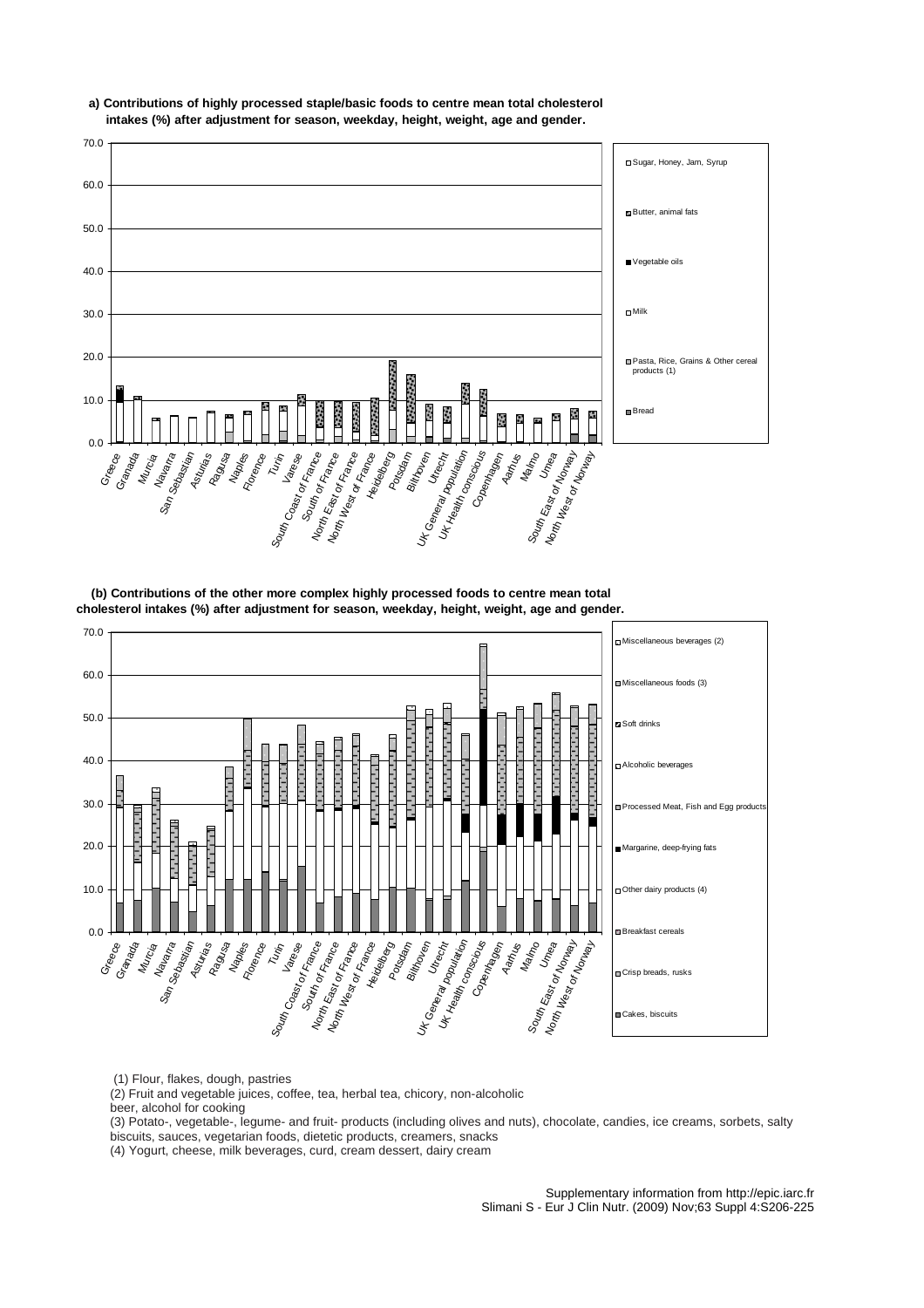

# **a ) Contributions of highly processed staple/basic foods to centre mean total calcium intakes (%) after adjustment for season, weekday, height, weight, age and gender.**

**(b) Contributions of the other more complex highly processed foods to centre mean total calcium intakes (%) after adjustment for season, weekday, height, weight, age and gender.**



(1) Flour, flakes, dough, pastries

(2) Fruit and vegetable juices, coffee, tea, herbal tea, chicory, non-alcoholic

beer, alcohol for cooking

(3) Potato-, vegetable-, legume- and fruit- products (including olives and nuts), chocolate, candies, ice creams, sorbets, salty biscuits, sauces, vegetarian foods, dietetic products, creamers, snacks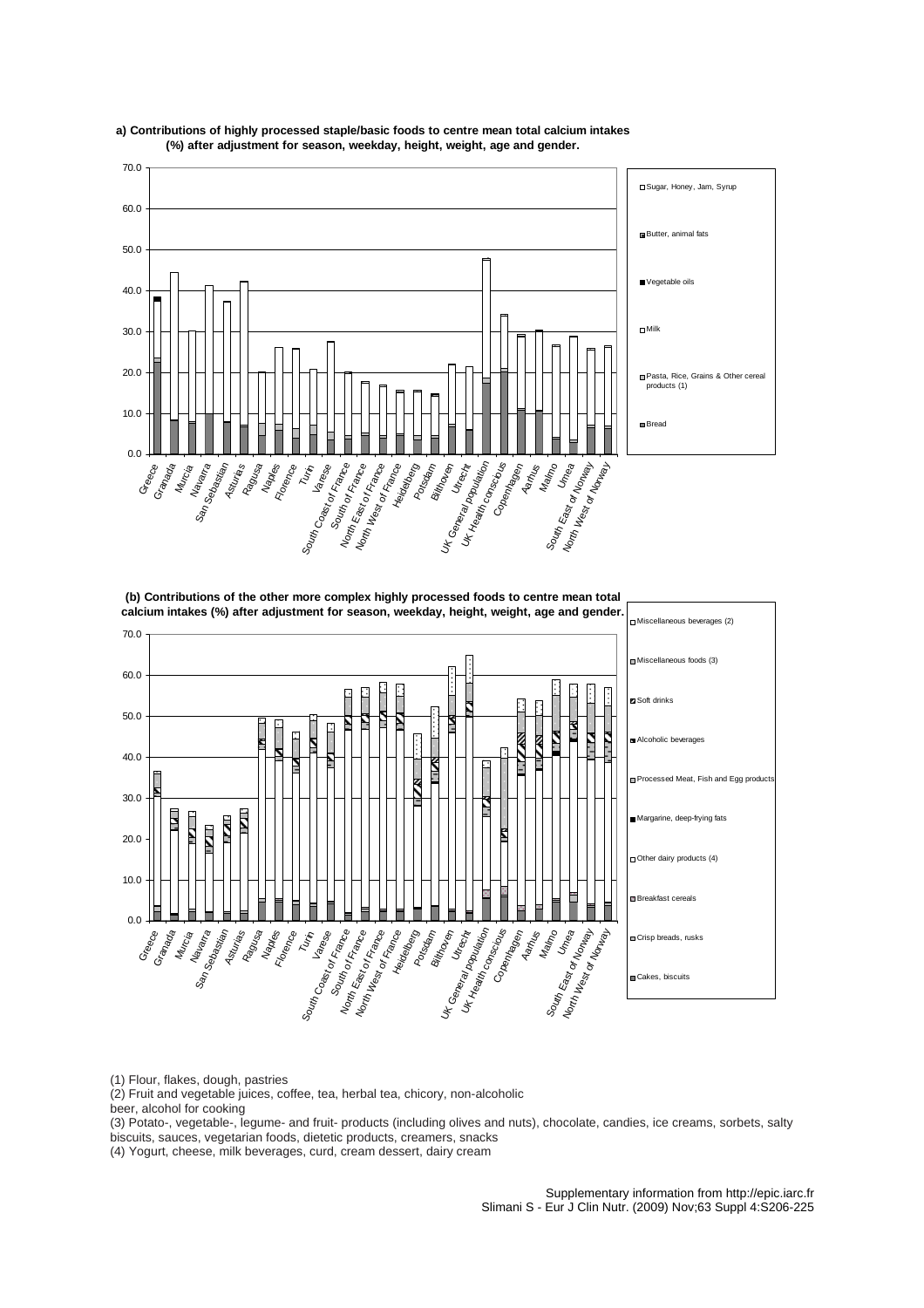

**a) Contributions of highly processed staple/basic foods to centre mean total betacaroten intakes (%) after adjustment for season, weekday, height, weight, age and gender.**

**(b) Contributions of the other more complex highly processed foods to centre mean total betacaroten intakes (%) after adjustment for season, weekday, height, weight, age and** 



(1) Flour, flakes, dough, pastries

(2) Fruit and vegetable juices, coffee, tea, herbal tea, chicory, non-alcoholic

beer, alcohol for cooking

(3) Potato-, vegetable-, legume- and fruit- products (including olives and nuts), chocolate, candies, ice creams, sorbets, salty biscuits, sauces, vegetarian foods, dietetic products, creamers, snacks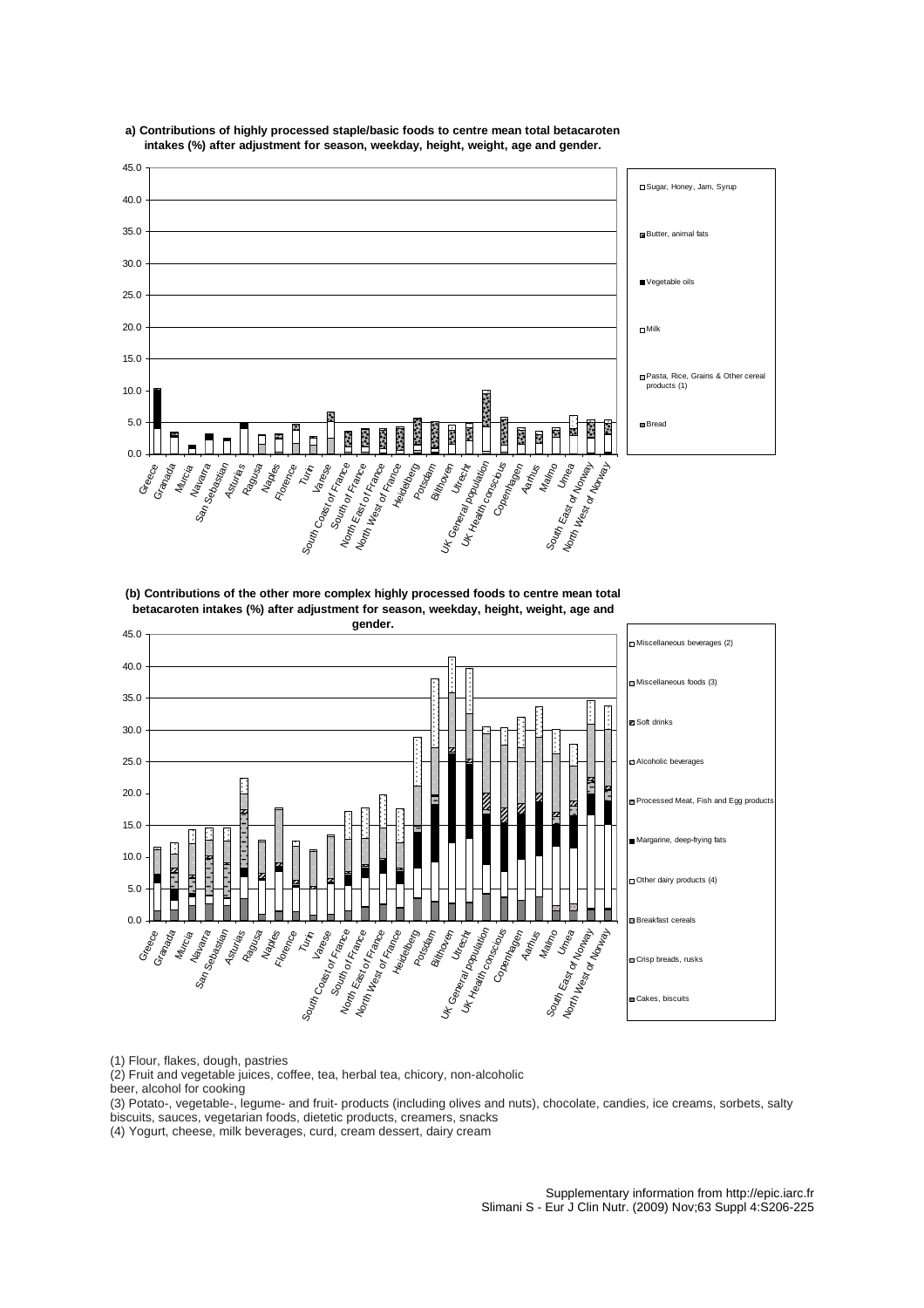

**a) Contributions of highly processed staple/basic foods to centre mean total carbohydrates intakes (%) after adjustment for season, weekday, height, weight, age and gender.**

**(b) Contributions of the other more complex highly processed foods to centre mean total carbohydrate intakes (%) after adjustment for season, weekday, height, weight, age and** 



(1) Flour, flakes, dough, pastries

(2) Fruit and vegetable juices, coffee, tea, herbal tea, chicory, non-alcoholic

beer, alcohol for cooking

(3) Potato-, vegetable-, legume- and fruit- products (including olives and nuts), chocolate, candies, ice creams, sorbets, salty biscuits, sauces, vegetarian foods, dietetic products, creamers, snacks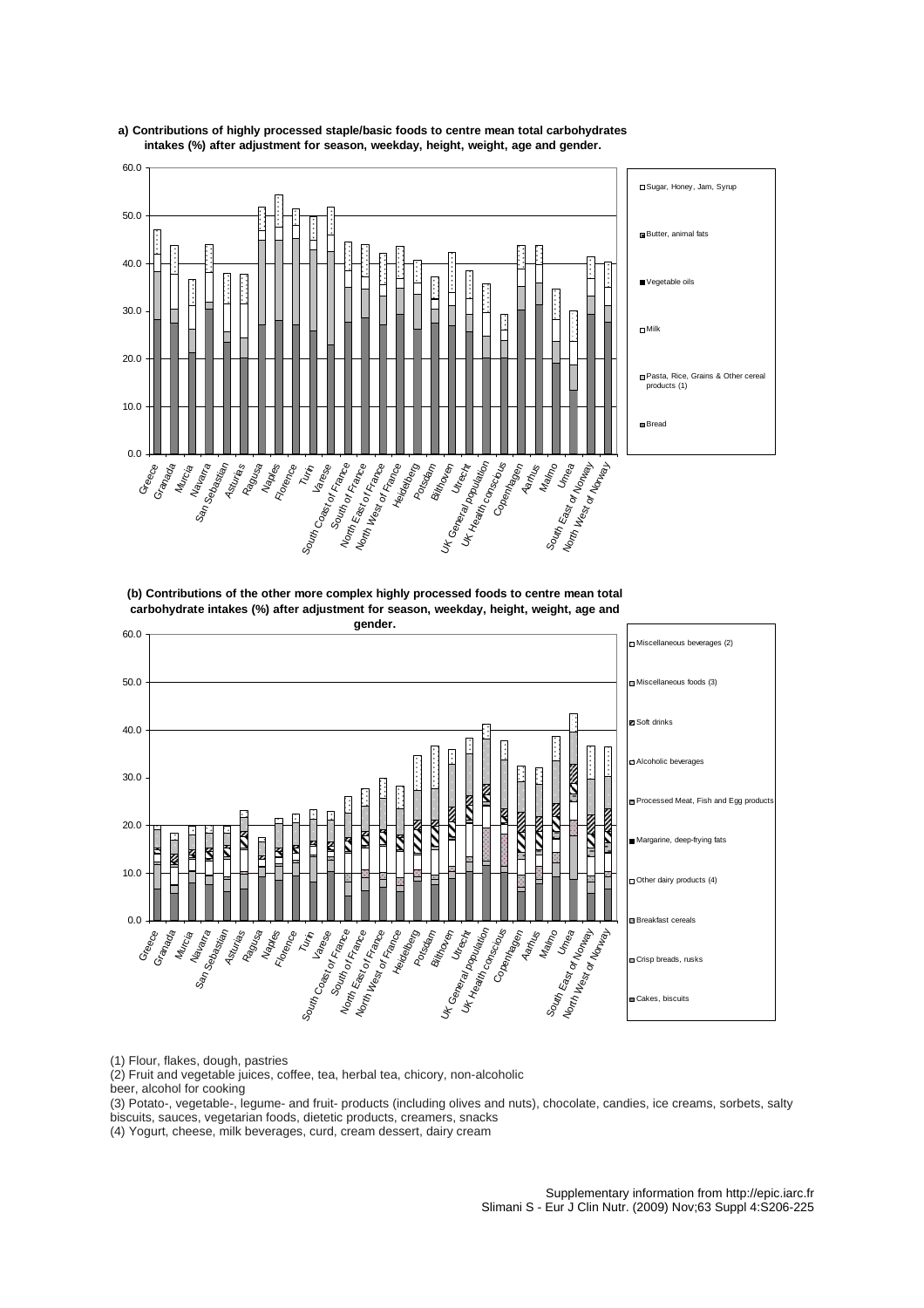

**a ) Contributions of highly processed staple/basic foods to centre mean total monounsaturated fat intakes (%) after adjustment for season, weekday, height, weight, age and gender.**

**(b) Contributions of the other more complex highly processed foods to centre mean total monounsaturated fat intakes (%) after adjustment for season, weekday, height, weight, age** 



(1) Flour, flakes, dough, pastries

(2) Fruit and vegetable juices, coffee, tea, herbal tea, chicory, non-alcoholic

beer, alcohol for cooking

(3) Potato-, vegetable-, legume- and fruit- products (including olives and nuts), chocolate, candies, ice creams, sorbets, salty biscuits, sauces, vegetarian foods, dietetic products, creamers, snacks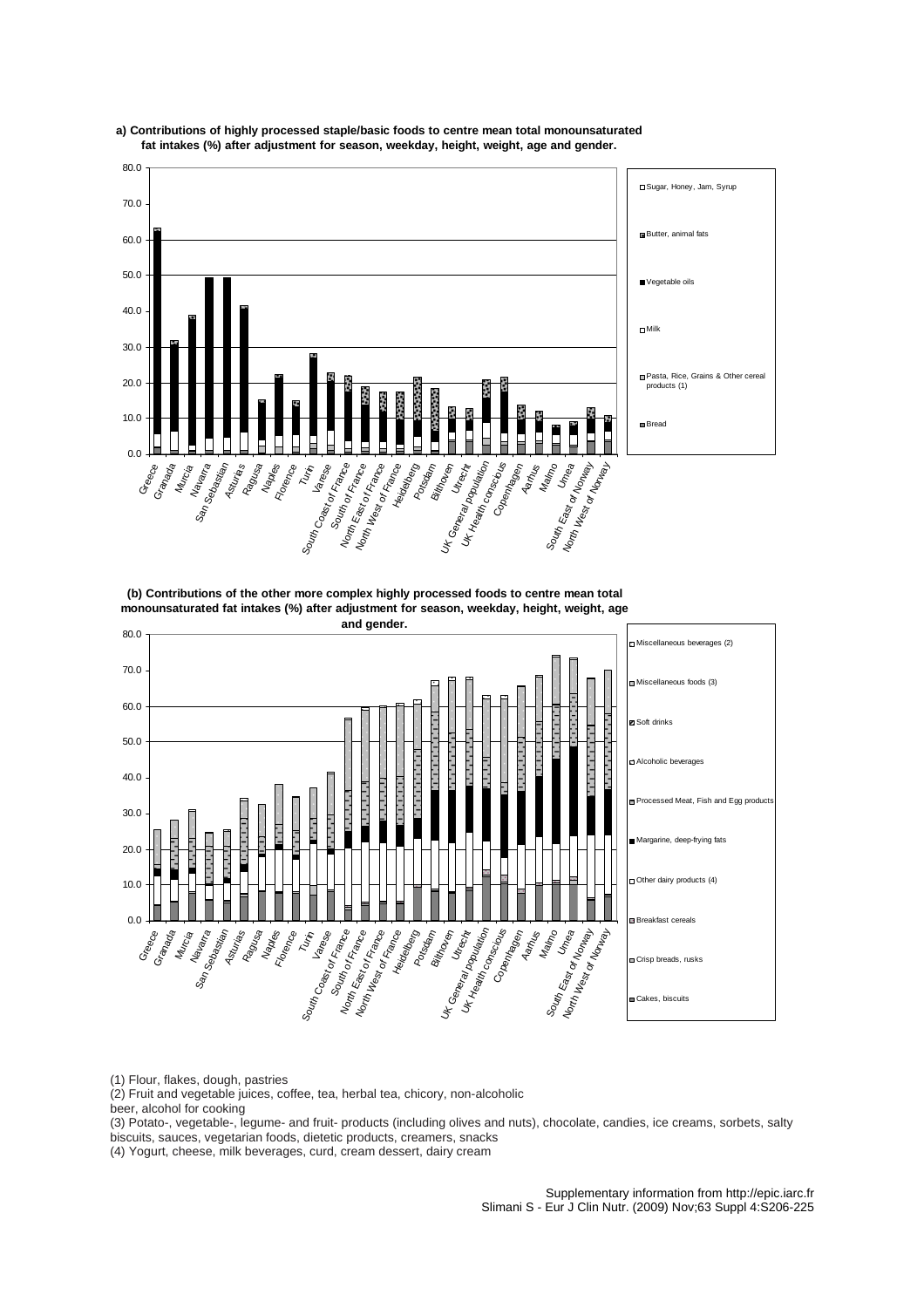

**a ) Contributions of highly processed staple/basic foods to centre mean total polyunsaturated fat intakes (%) after adjustment for season, weekday, height, weight, age and gender.**

**(b) Contributions of the other more complex highly processed foods to centre mean total olyunsaturated fat intakes (%) after adjustment for season, weekday, height, weight, age and p**



(1) Flour, flakes, dough, pastries

(2) Fruit and vegetable juices, coffee, tea, herbal tea, chicory, non-alcoholic

beer, alcohol for cooking

(3) Potato-, vegetable-, legume- and fruit- products (including olives and nuts), chocolate, candies, ice creams, sorbets, salty biscuits, sauces, vegetarian foods, dietetic products, creamers, snacks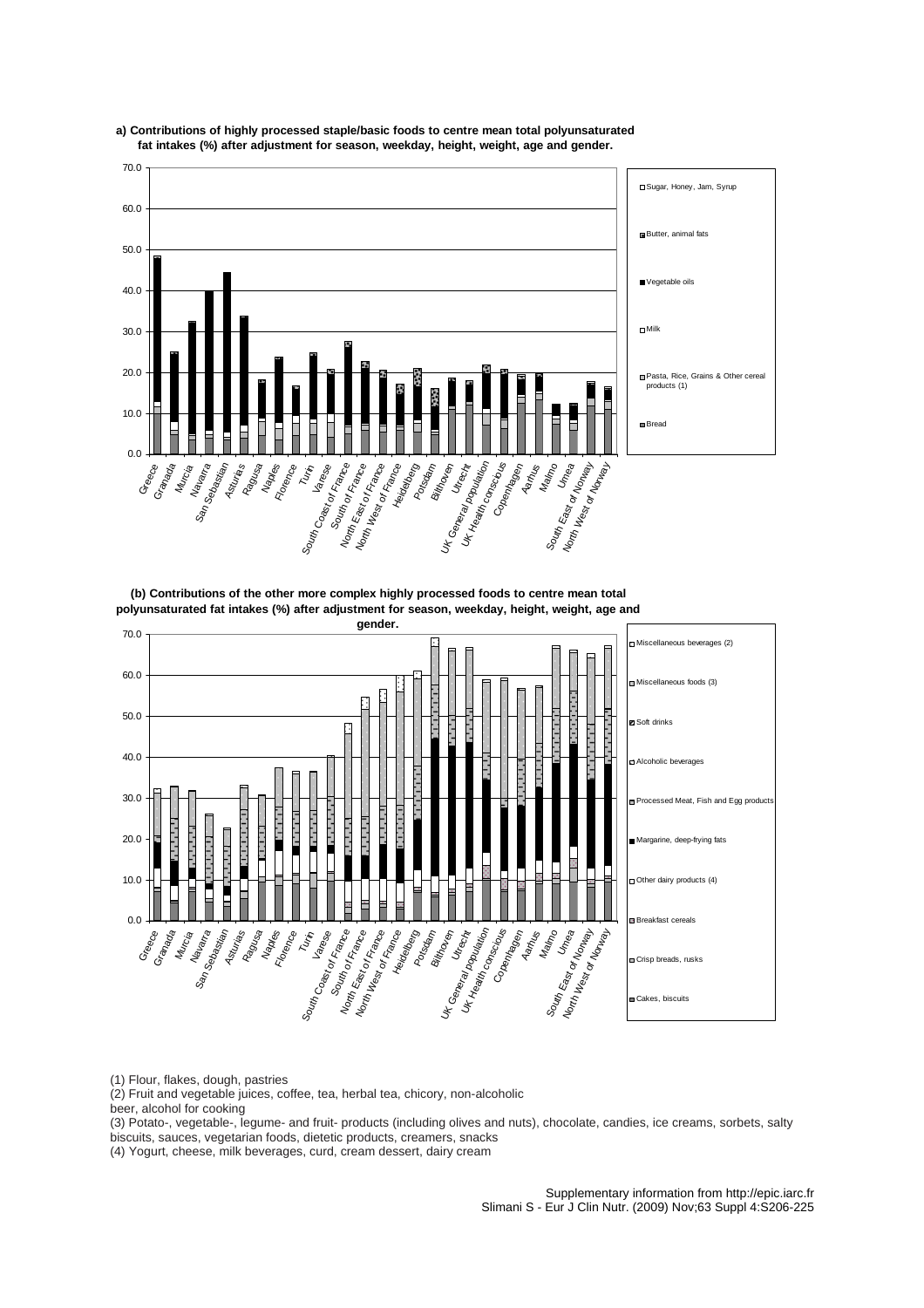

**a) Contributions of highly processed staple/basic foods to centre mean total saturated fat intakes (%) after adjustment for season, weekday, height, weight, age and gender.**

**(b) Contributions of the other more complex highly processed foods to centre mean total saturated fat intakes (%) after adjustment for season, weekday, height, weight, age and** 



(1) Flour, flakes, dough, pastries

(2) Fruit and vegetable juices, coffee, tea, herbal tea, chicory, non-alcoholic

beer, alcohol for cooking

(3) Potato-, vegetable-, legume- and fruit- products (including olives and nuts), chocolate, candies, ice creams, sorbets, salty biscuits, sauces, vegetarian foods, dietetic products, creamers, snacks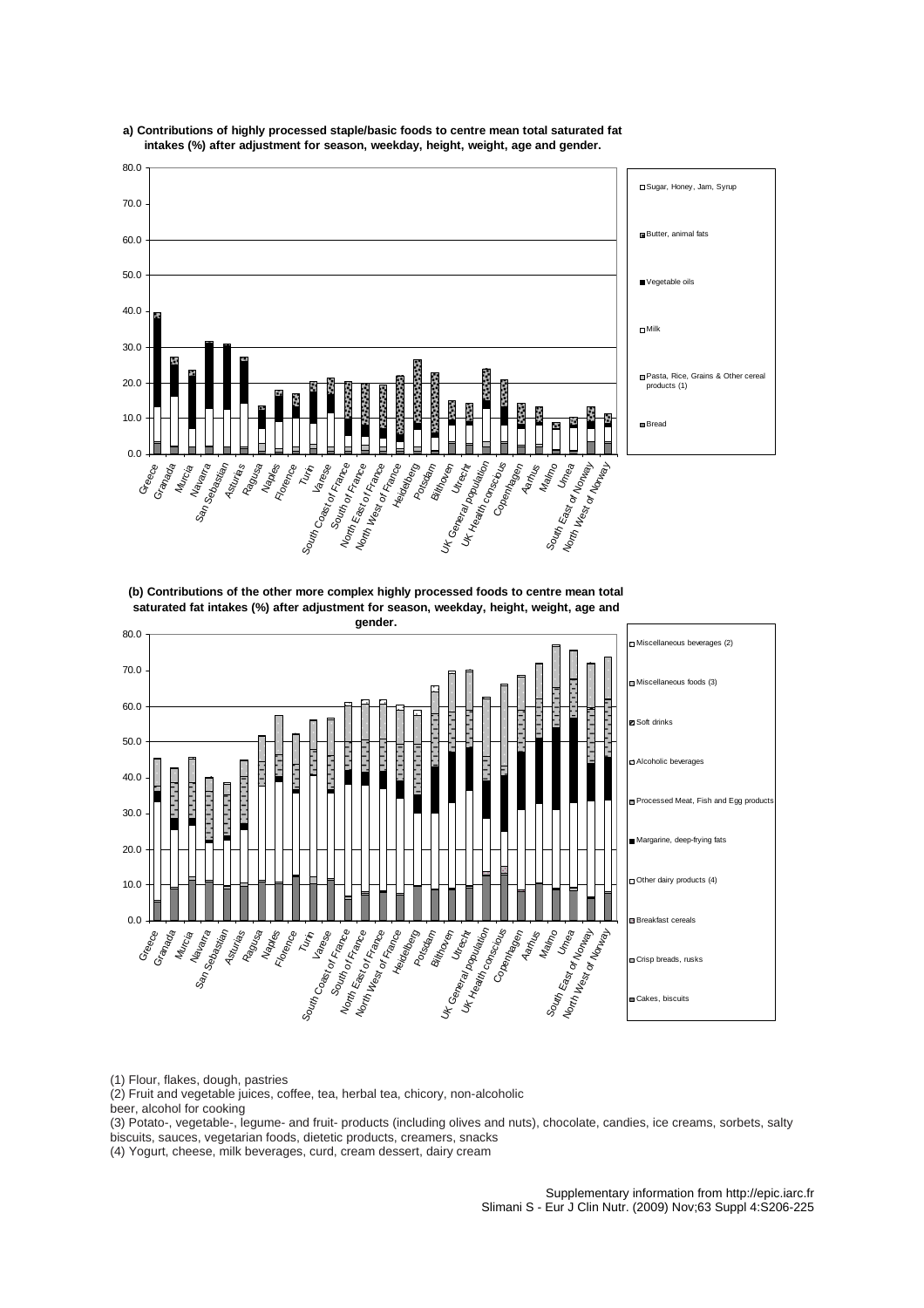

**a) Contributions of highly processed staple/basic foods to centre mean total fat intakes (%) after adjustment for season, weekday, height, weight, age and gender.**

**(b) Contributions of the other more complex highly processed foods to centre mean total fat intakes (%) after adjustment for season, weekday, height, weight, age and gender.**



(1) Flour, flakes, dough, pastries

(2) Fruit and vegetable juices, coffee, tea, herbal tea, chicory, non-alcoholic

beer, alcohol for cooking

(3) Potato-, vegetable-, legume- and fruit- products (including olives and nuts), chocolate, candies, ice creams, sorbets, salty biscuits, sauces, vegetarian foods, dietetic products, creamers, snacks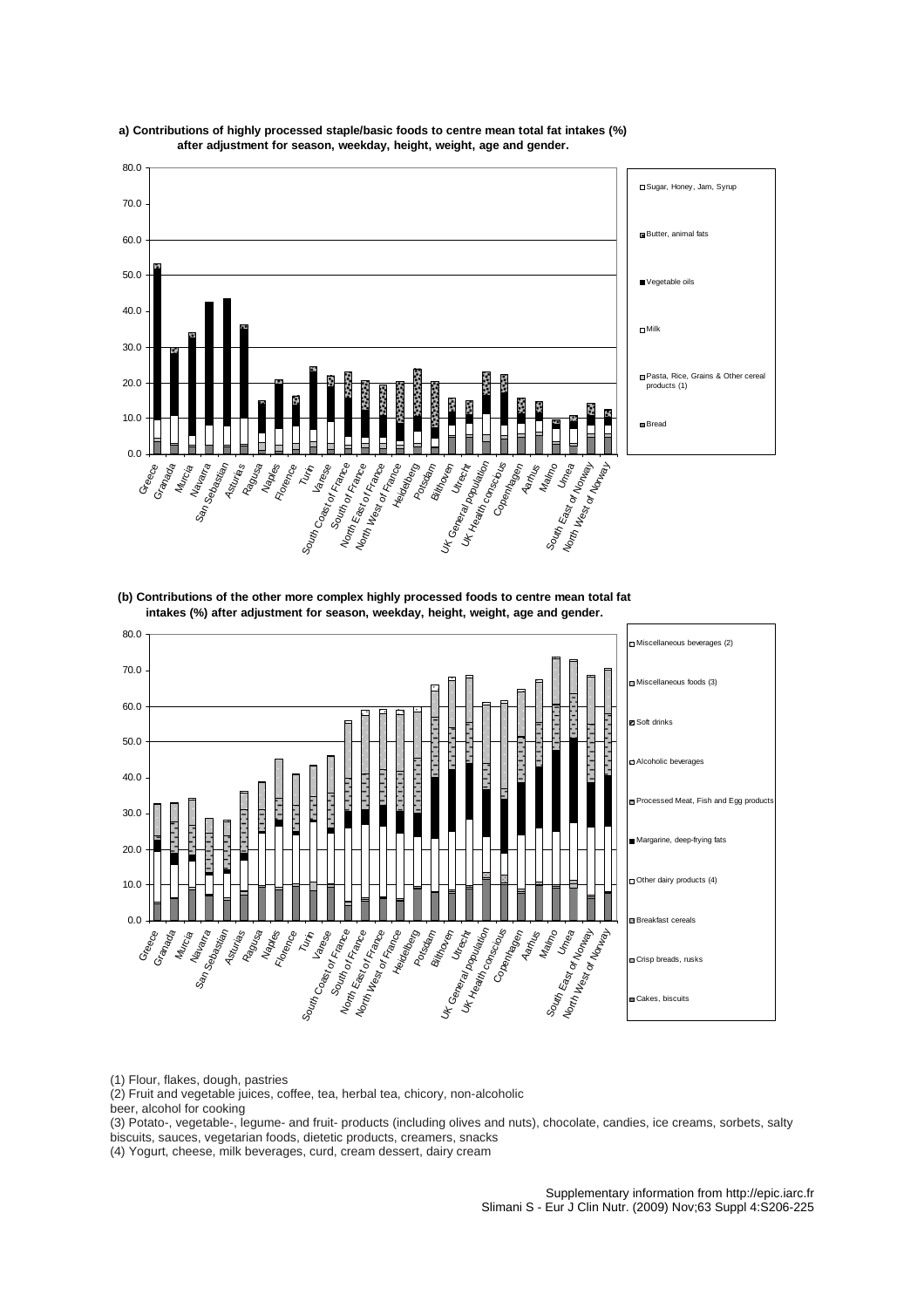

**a ) Contributions of highly processed staple/basic foods to centre mean total iron intakes (%) after adjustment for season, weekday, height, weight, age and gender.**

**(b) Contributions of the other more complex highly processed foods to centre mean total iron intakes (%) after adjustment for season, weekday, height, weight, age and gender.**



(1) Flour, flakes, dough, pastries

(2) Fruit and vegetable juices, coffee, tea, herbal tea, chicory, non-alcoholic

beer, alcohol for cooking

(3) Potato-, vegetable-, legume- and fruit- products (including olives and nuts), chocolate, candies, ice creams, sorbets, salty biscuits, sauces, vegetarian foods, dietetic products, creamers, snacks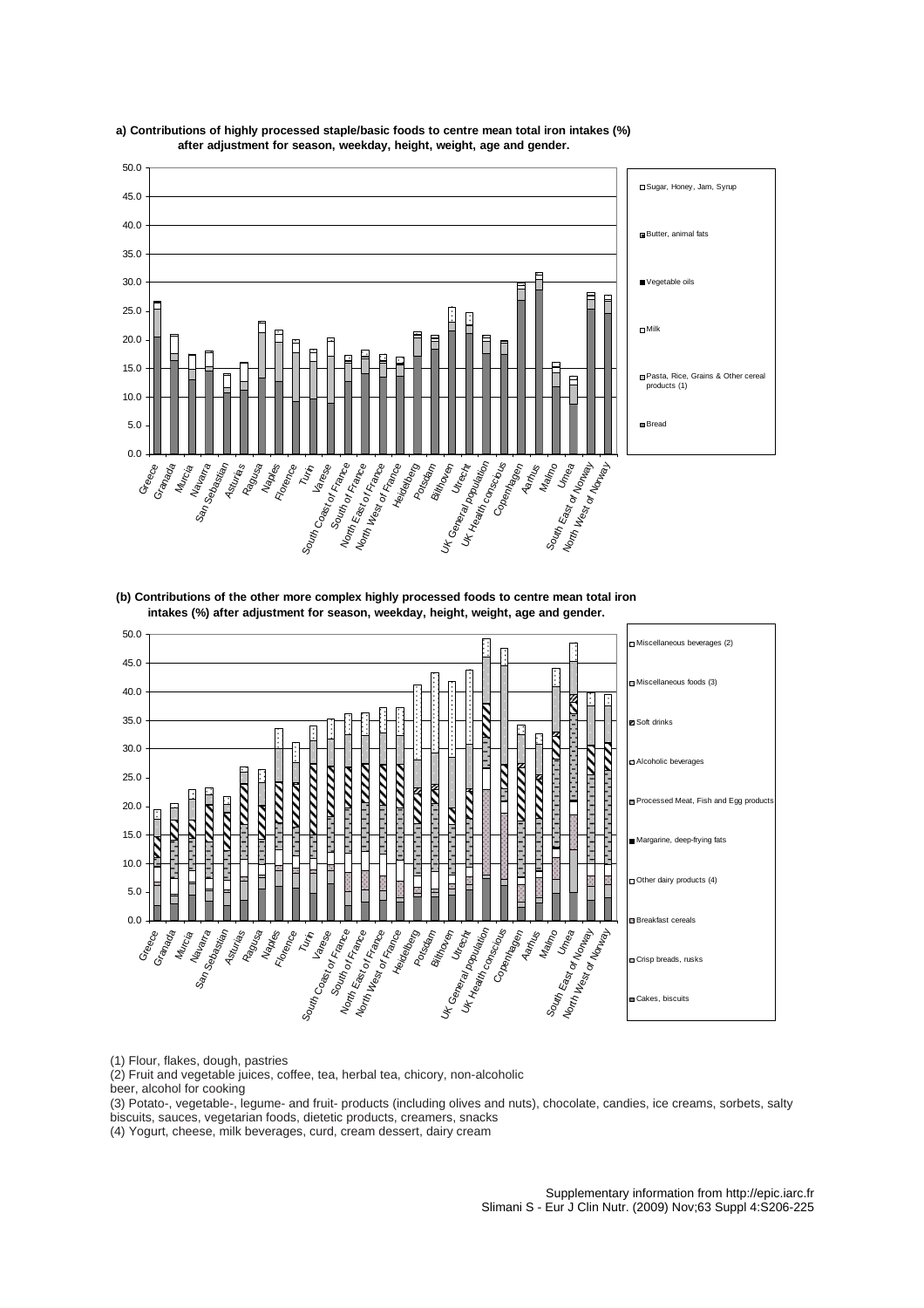

**a ) Contributions of highly processed staple/basic foods to centre mean total fiber intakes (%) after adjustment for season, weekday, height, weight, age and gender.**

**(b) Contributions of the other more complex highly processed foods to centre mean total fiber intakes (%) after adjustment for season, weekday, height, weight, age and gender.**



(1) Flour, flakes, dough, pastries

(2) Fruit and vegetable juices, coffee, tea, herbal tea, chicory, non-alcoholic

beer, alcohol for cooking

(3) Potato-, vegetable-, legume- and fruit- products (including olives and nuts), chocolate, candies, ice creams, sorbets, salty biscuits, sauces, vegetarian foods, dietetic products, creamers, snacks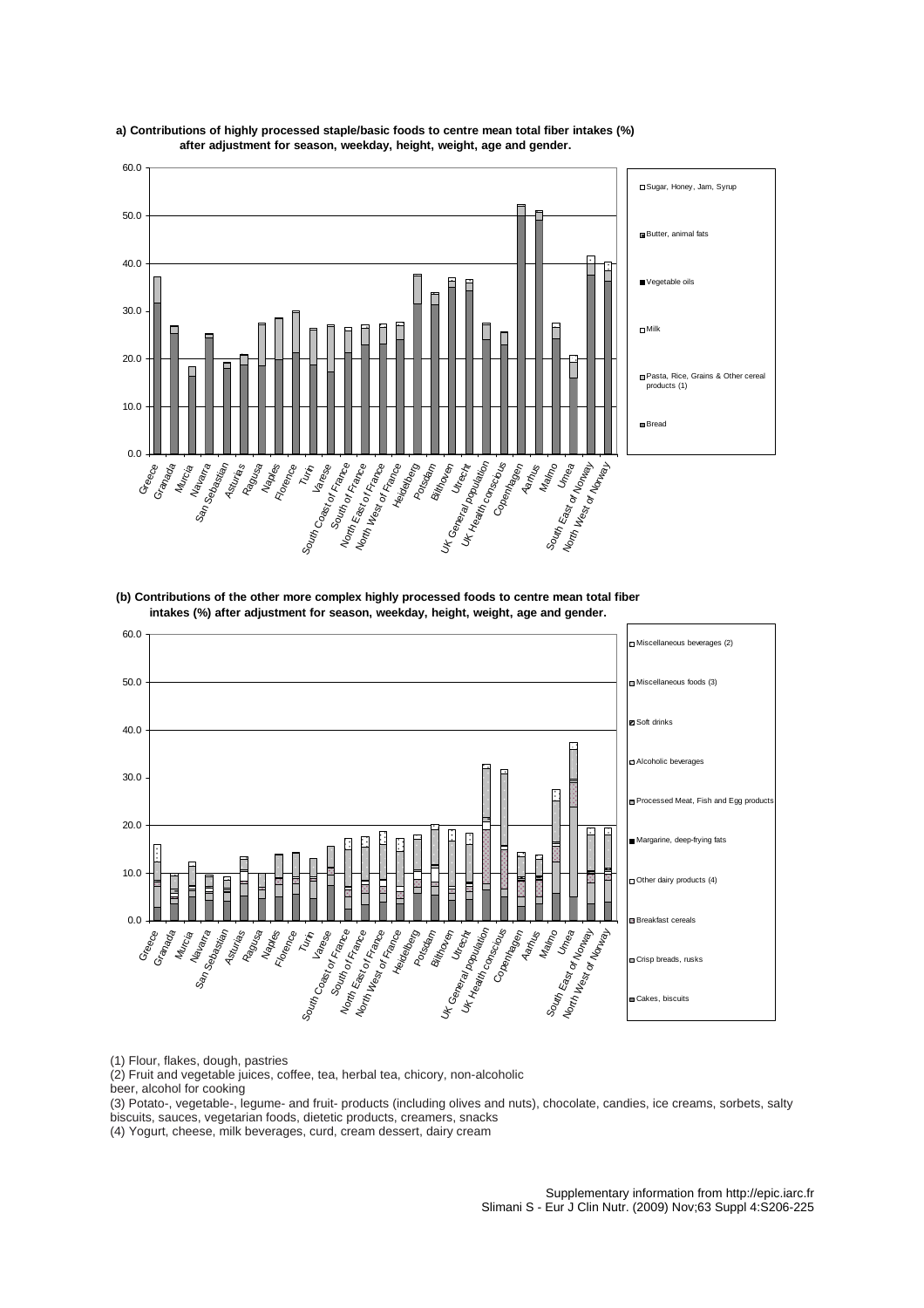

# **a) Contributions of highly processed staple/basic foods to centre mean total potassium intakes (%) after adjustment for season, weekday, height, weight, age and gender.**

**(b) Contributions of the other more complex highly processed foods to centre mean total potassium intakes (%) after adjustment for season, weekday, height, weight, age and gender.**



(1) Flour, flakes, dough, pastries

(2) Fruit and vegetable juices, coffee, tea, herbal tea, chicory, non-alcoholic

beer, alcohol for cooking

(3) Potato-, vegetable-, legume- and fruit- products (including olives and nuts), chocolate, candies, ice creams, sorbets, salty biscuits, sauces, vegetarian foods, dietetic products, creamers, snacks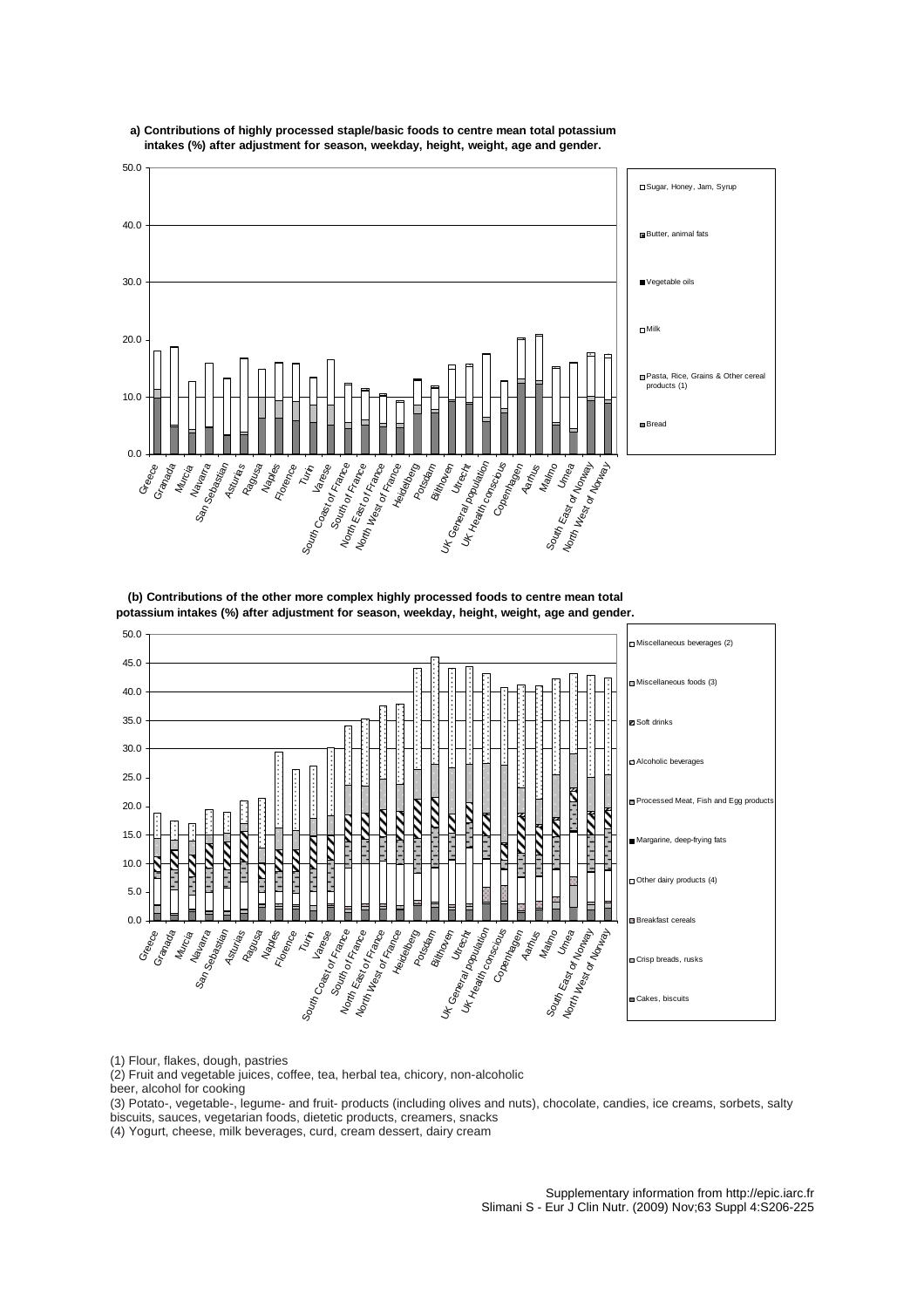

# **a) Contributions of highly processed staple/basic foods to centre mean total magnesium intakes (%) after adjustment for season, weekday, height, weight, age and gender.**

**(b) Contributions of the other more complex highly processed foods to centre mean total magnesium intakes (%) after adjustment for season, weekday, height, weight, age and gender.**



(1) Flour, flakes, dough, pastries

(2) Fruit and vegetable juices, coffee, tea, herbal tea, chicory, non-alcoholic

beer, alcohol for cooking

(3) Potato-, vegetable-, legume- and fruit- products (including olives and nuts), chocolate, candies, ice creams, sorbets, salty biscuits, sauces, vegetarian foods, dietetic products, creamers, snacks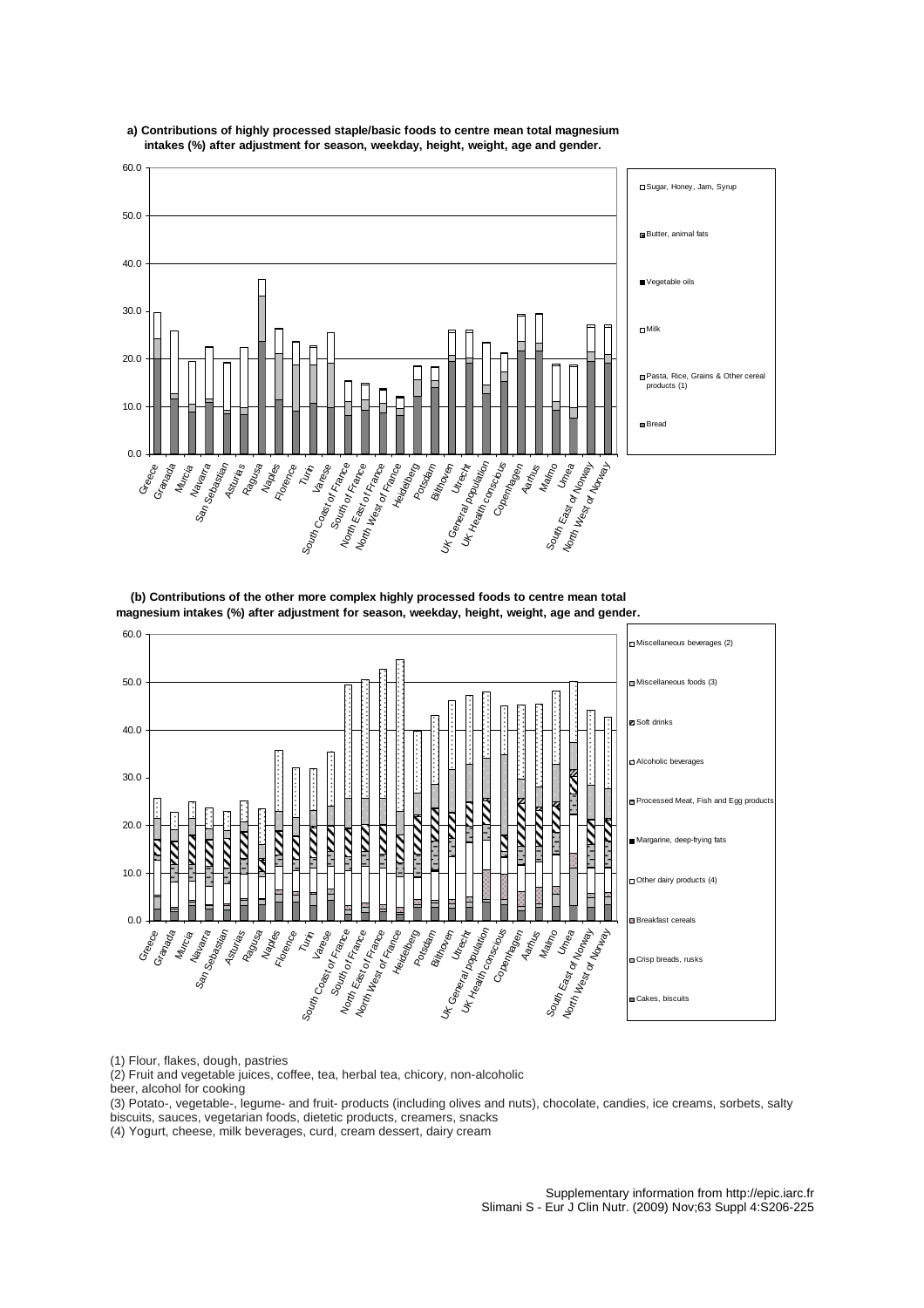



**(b) Contributions of the other more complex highly processed foods to centre mean total phosphore intakes (%) after adjustment for season, weekday, height, weight, age and gender.**



(1) Flour, flakes, dough, pastries

(2) Fruit and vegetable juices, coffee, tea, herbal tea, chicory, non-alcoholic

beer, alcohol for cooking

(3) Potato-, vegetable-, legume- and fruit- products (including olives and nuts), chocolate, candies, ice creams, sorbets, salty biscuits, sauces, vegetarian foods, dietetic products, creamers, snacks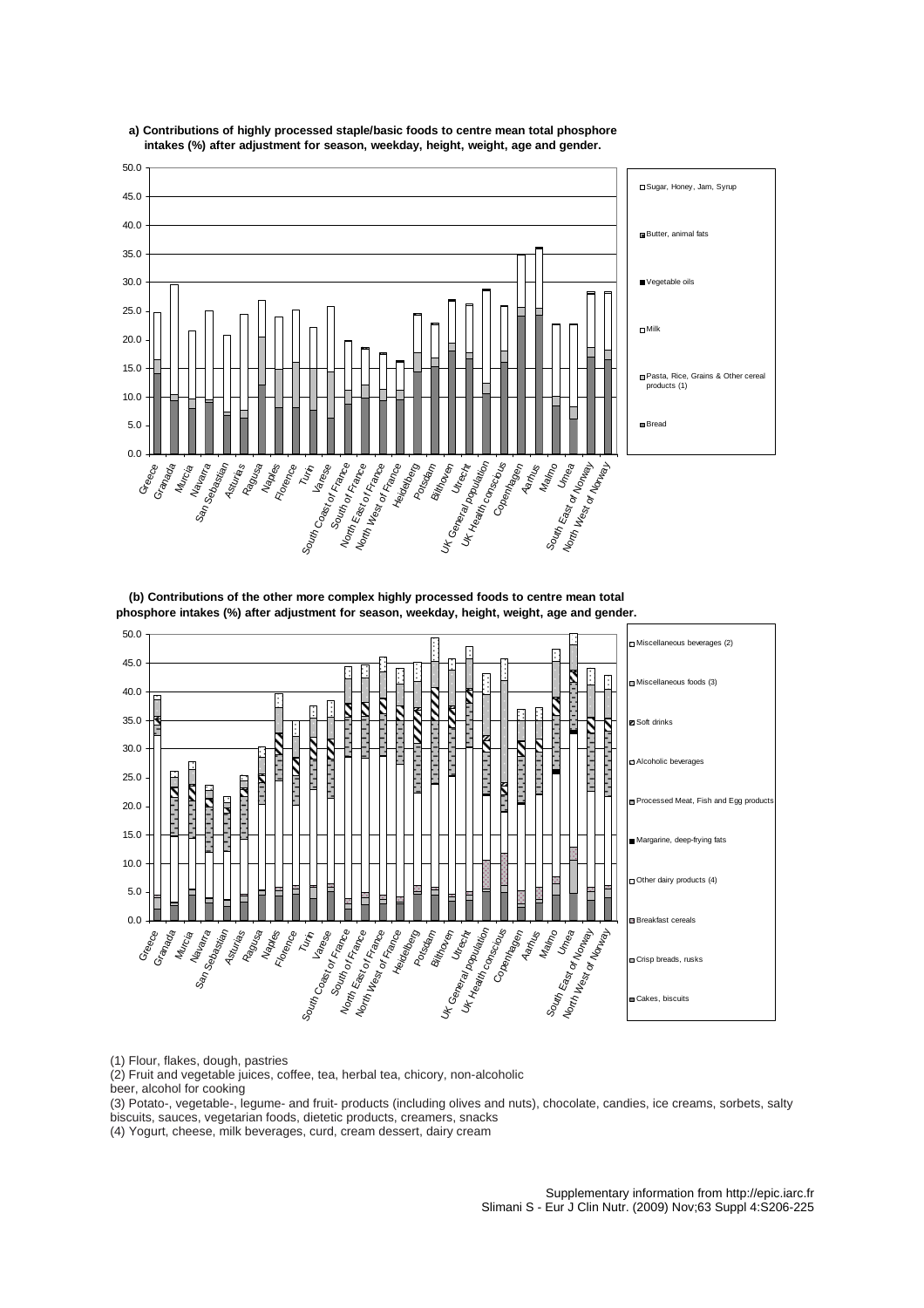

# **a) Contributions of highly processed staple/basic foods to centre mean total protein intakes (%) after adjustment for season, weekday, height, weight, age and gender.**

**(b) Contributions of the other more complex highly processed foods to centre mean total protein intakes (%) after adjustment for season, weekday, height, weight, age and gender.**



(1) Flour, flakes, dough, pastries

(2) Fruit and vegetable juices, coffee, tea, herbal tea, chicory, non-alcoholic

beer, alcohol for cooking

(3) Potato-, vegetable-, legume- and fruit- products (including olives and nuts), chocolate, candies, ice creams, sorbets, salty biscuits, sauces, vegetarian foods, dietetic products, creamers, snacks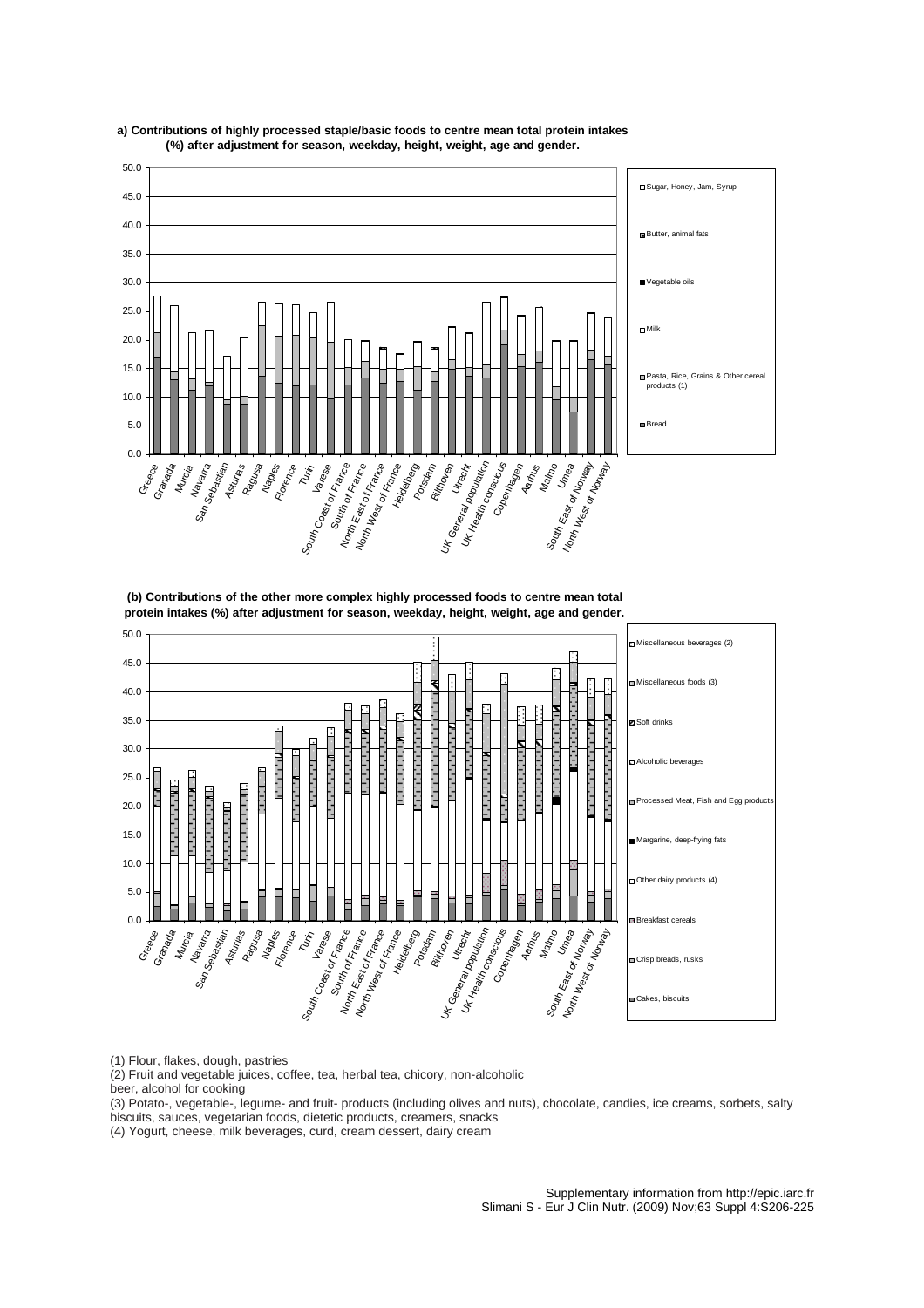



**(b) Contributions of the other more complex highly processed foods to centre mean total retinol intakes (%) after adjustment for season, weekday, height, weight, age and gender.**



(1) Flour, flakes, dough, pastries

(2) Fruit and vegetable juices, coffee, tea, herbal tea, chicory, non-alcoholic

beer, alcohol for cooking

(3) Potato-, vegetable-, legume- and fruit- products (including olives and nuts), chocolate, candies, ice creams, sorbets, salty biscuits, sauces, vegetarian foods, dietetic products, creamers, snacks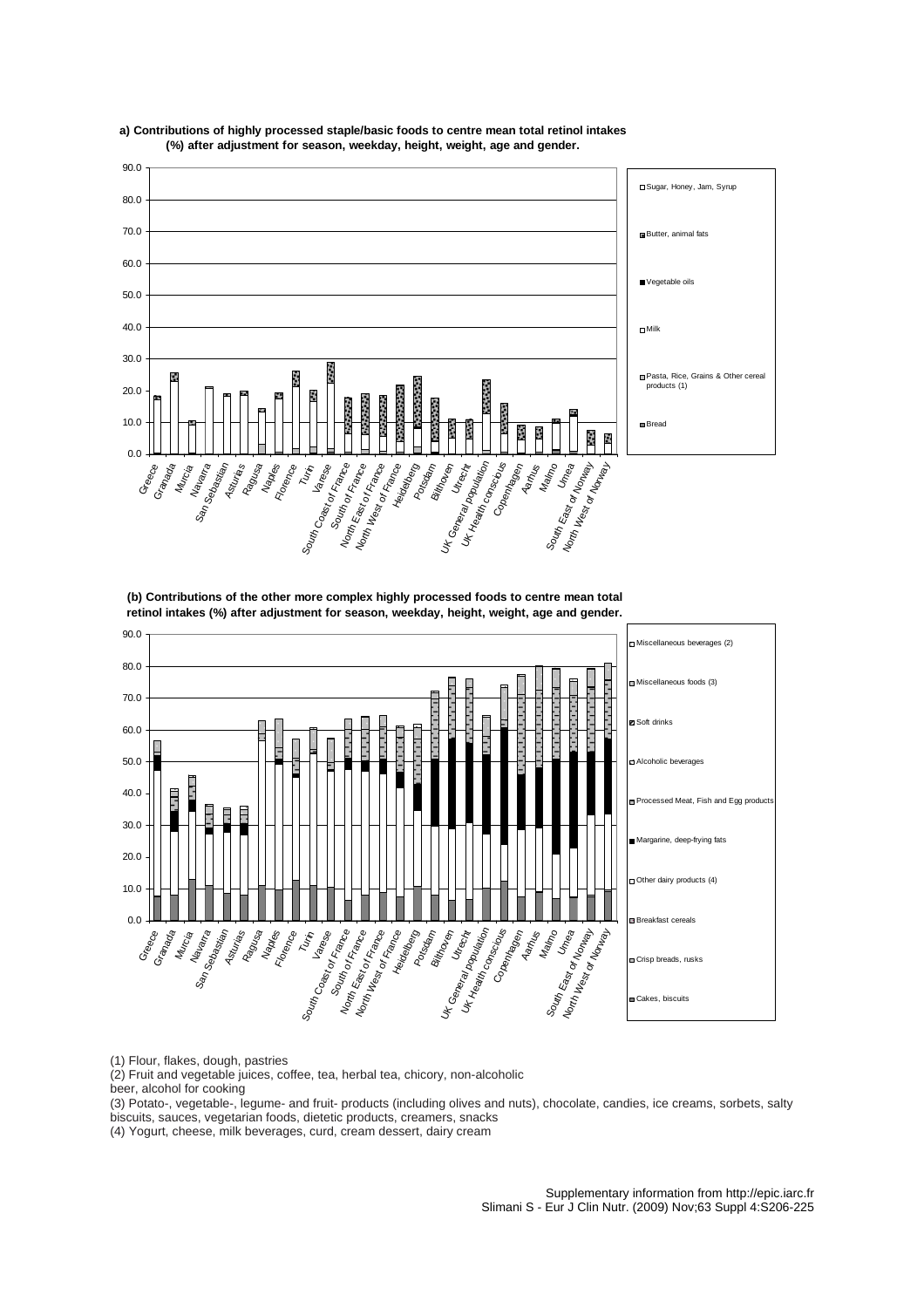



**(b) Contributions of the other more complex highly processed foods to centre mean total riboflavin intakes (%) after adjustment for season, weekday, height, weight, age and gender.**



(1) Flour, flakes, dough, pastries

(2) Fruit and vegetable juices, coffee, tea, herbal tea, chicory, non-alcoholic

beer, alcohol for cooking

(3) Potato-, vegetable-, legume- and fruit- products (including olives and nuts), chocolate, candies, ice creams, sorbets, salty biscuits, sauces, vegetarian foods, dietetic products, creamers, snacks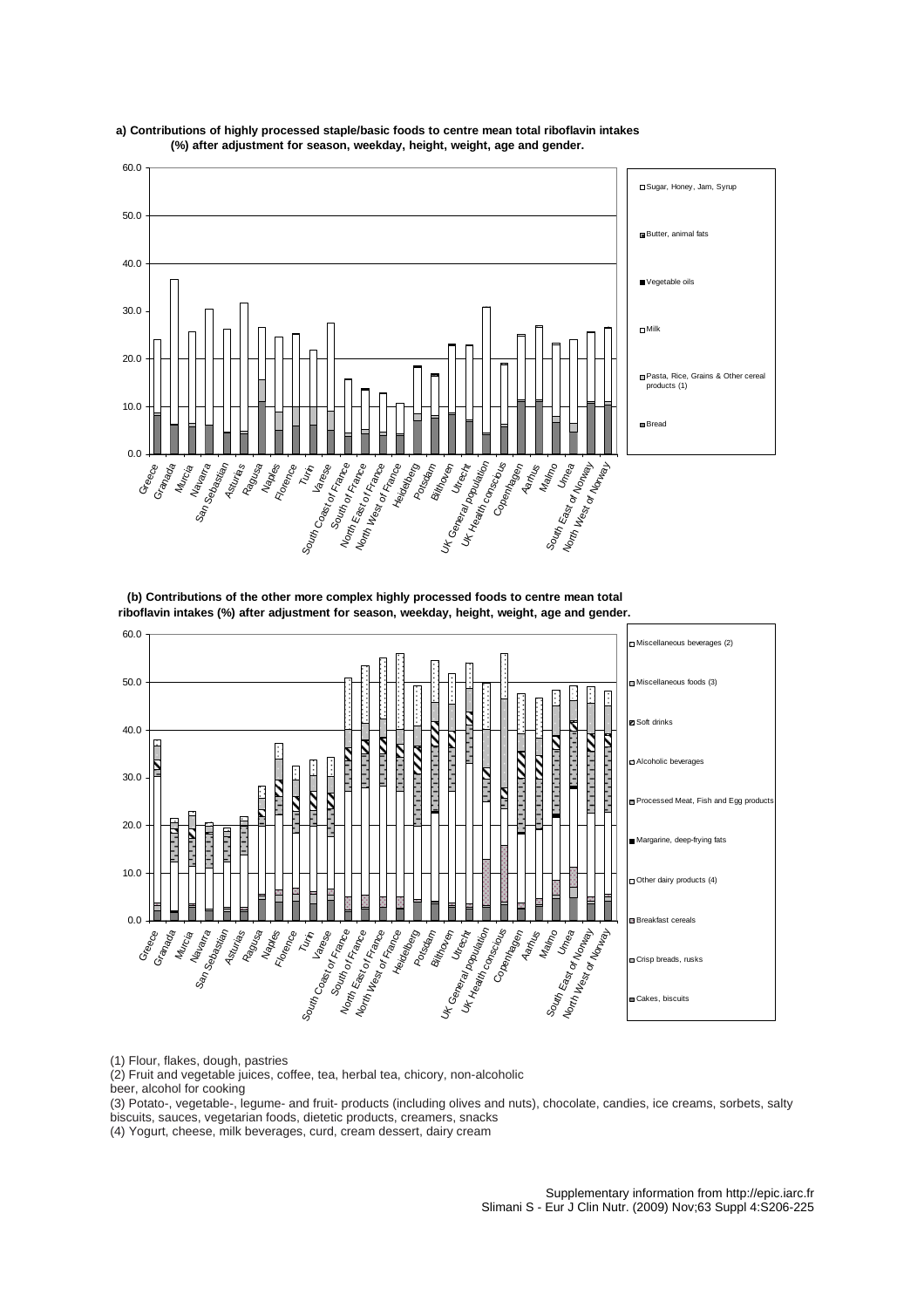

**a) Contributions of highly processed staple/basic foods to centre mean total starch intakes (%) after adjustment for season, weekday, height, weight, age and gender.**

**(b) Contributions of the other more complex highly processed foods to centre mean total starch intakes (%) after adjustment for season, weekday, height, weight, age and gender.**



(1) Flour, flakes, dough, pastries

(2) Fruit and vegetable juices, coffee, tea, herbal tea, chicory, non-alcoholic

beer, alcohol for cooking

(3) Potato-, vegetable-, legume- and fruit- products (including olives and nuts), chocolate, candies, ice creams, sorbets, salty biscuits, sauces, vegetarian foods, dietetic products, creamers, snacks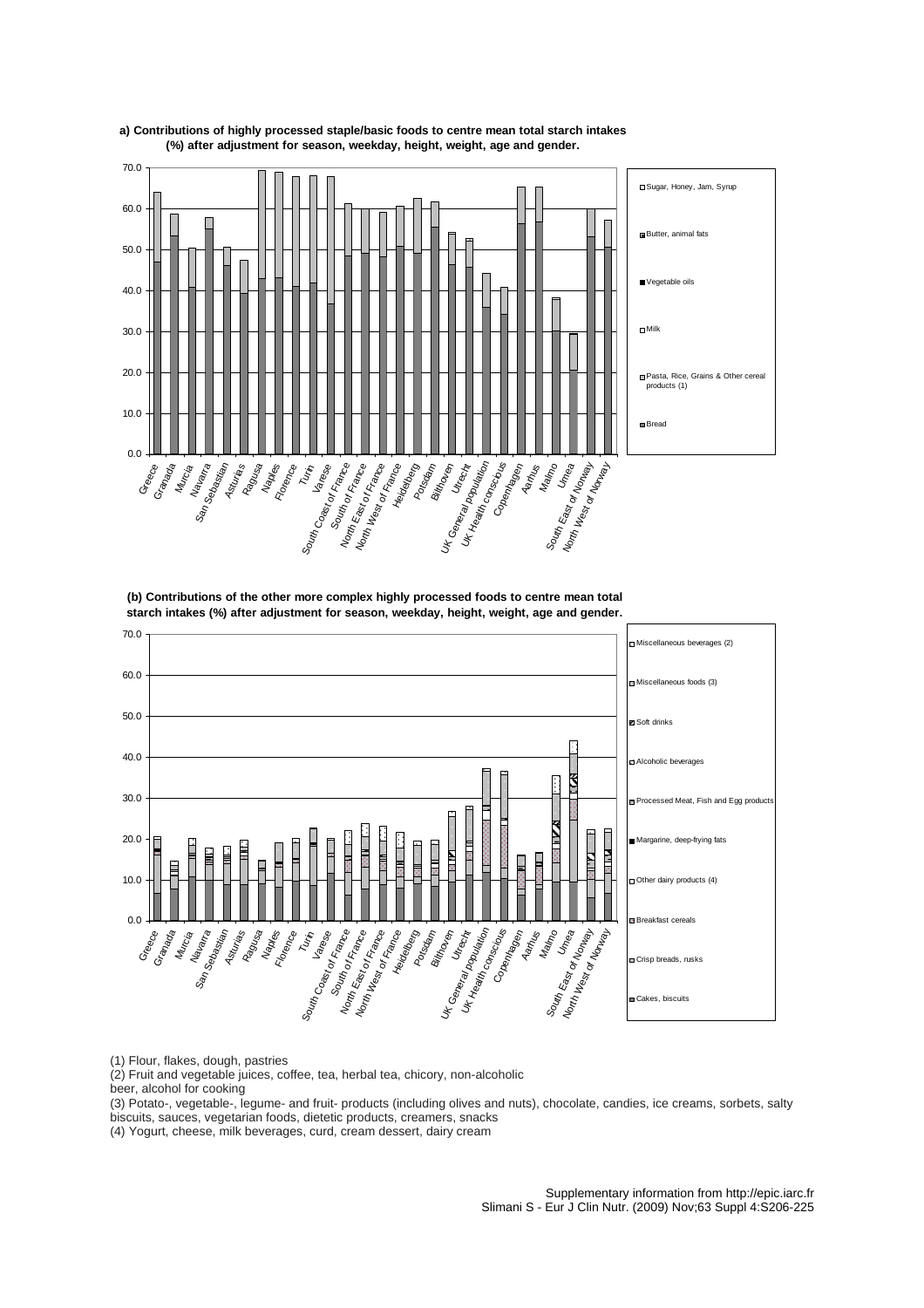

**a ) Contributions of highly processed staple/basic foods to centre mean total sugar intakes (%) after adjustment for season, weekday, height, weight, age and gender.**

**(b) Contributions of the other more complex highly processed foods to centre mean total sugar intakes (%) after adjustment for season, weekday, height, weight, age and gender.**



(1) Flour, flakes, dough, pastries

(2) Fruit and vegetable juices, coffee, tea, herbal tea, chicory, non-alcoholic

beer, alcohol for cooking

(3) Potato-, vegetable-, legume- and fruit- products (including olives and nuts), chocolate, candies, ice creams, sorbets, salty biscuits, sauces, vegetarian foods, dietetic products, creamers, snacks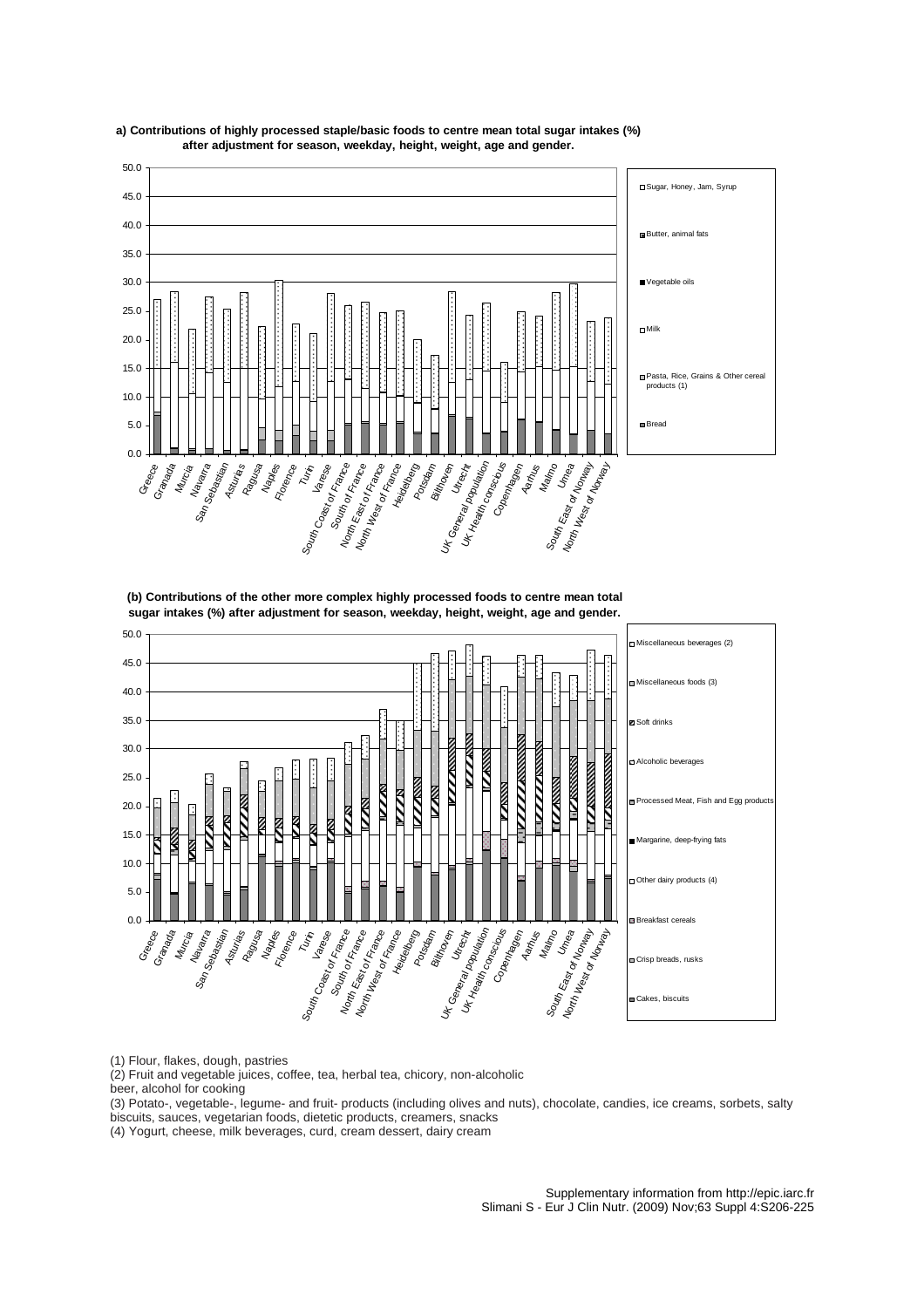

**a) Contributions of highly processed staple/basic foods to centre mean total thiamin intakes (%) after adjustment for season, weekday, height, weight, age and gender.**

**(b) Contributions of the other more complex highly processed foods to centre mean total thiamin intakes (%) after adjustment for season, weekday, height, weight, age and gender.**



(1) Flour, flakes, dough, pastries

(2) Fruit and vegetable juices, coffee, tea, herbal tea, chicory, non-alcoholic

beer, alcohol for cooking

(3) Potato-, vegetable-, legume- and fruit- products (including olives and nuts), chocolate, candies, ice creams, sorbets, salty biscuits, sauces, vegetarian foods, dietetic products, creamers, snacks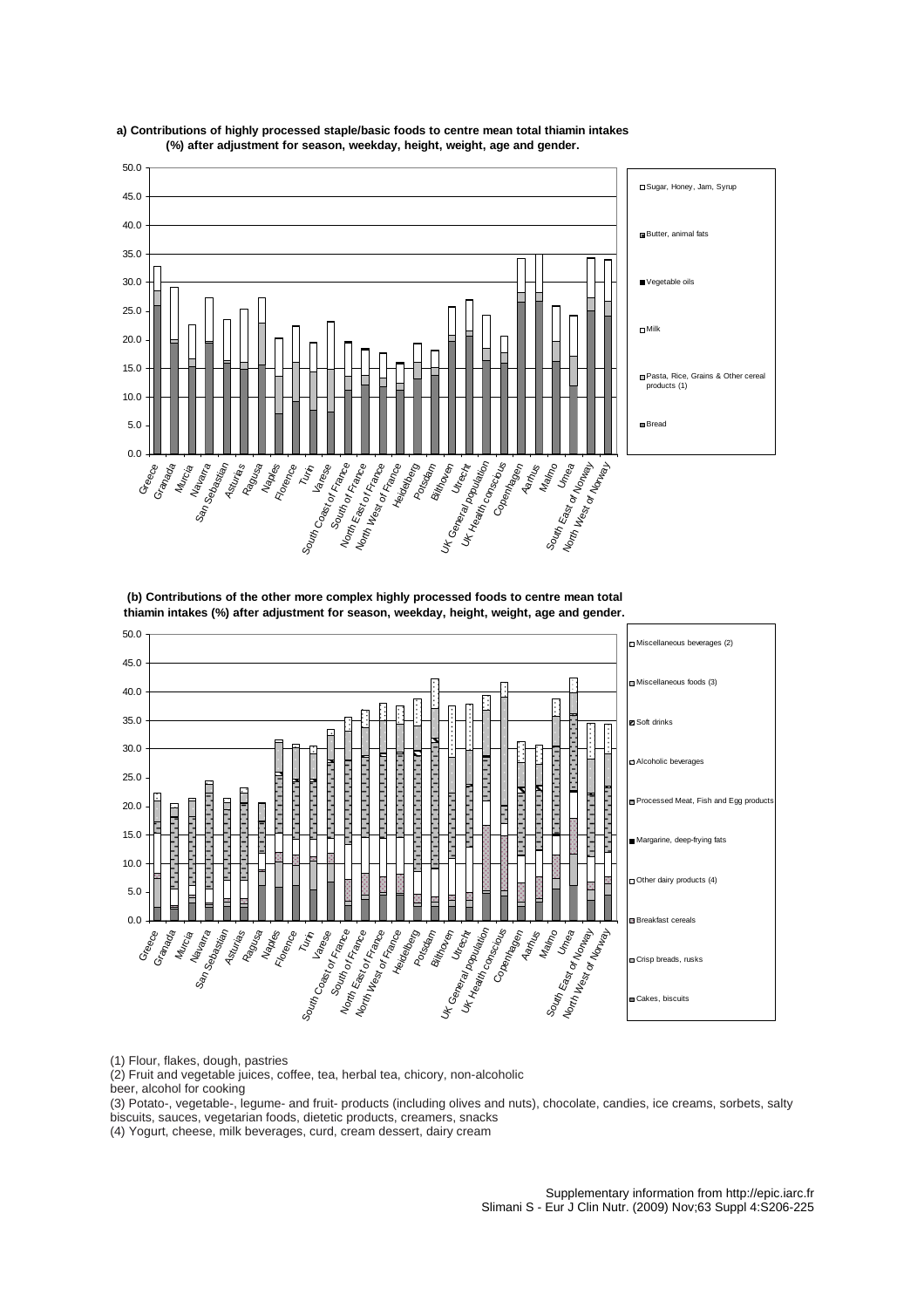

# **a) Contributions of highly processed staple/basic foods to centre mean total vitamin B6 intakes (%) after adjustment for season, weekday, height, weight, age and gender.**

**(b) Contributions of the other more complex highly processed foods to centre mean total vitamin B6 intakes (%) after adjustment for season, weekday, height, weight, age and gender.**



(1) Flour, flakes, dough, pastries

(2) Fruit and vegetable juices, coffee, tea, herbal tea, chicory, non-alcoholic

beer, alcohol for cooking

(3) Potato-, vegetable-, legume- and fruit- products (including olives and nuts), chocolate, candies, ice creams, sorbets, salty biscuits, sauces, vegetarian foods, dietetic products, creamers, snacks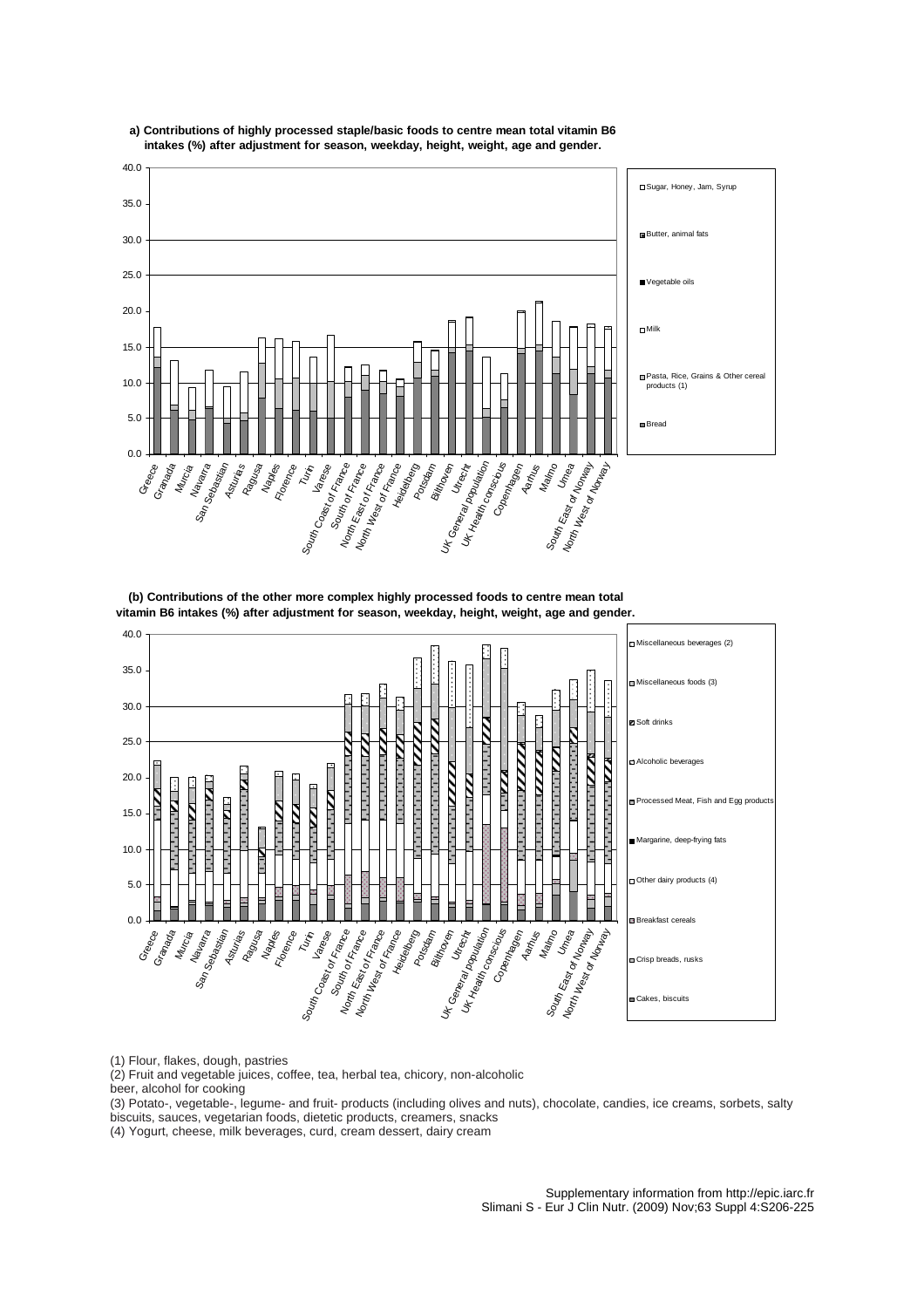

# **a) Contributions of highly processed staple/basic foods to centre mean total vitamin B12 intakes (%) after adjustment for season, weekday, height, weight, age and gender.**

**(b) Contributions of the other more complex highly processed foods to centre mean total vitamin B12 intakes (%) after adjustment for season, weekday, height, weight, age and gender.**



(1) Flour, flakes, dough, pastries

(2) Fruit and vegetable juices, coffee, tea, herbal tea, chicory, non-alcoholic

beer, alcohol for cooking

(3) Potato-, vegetable-, legume- and fruit- products (including olives and nuts), chocolate, candies, ice creams, sorbets, salty biscuits, sauces, vegetarian foods, dietetic products, creamers, snacks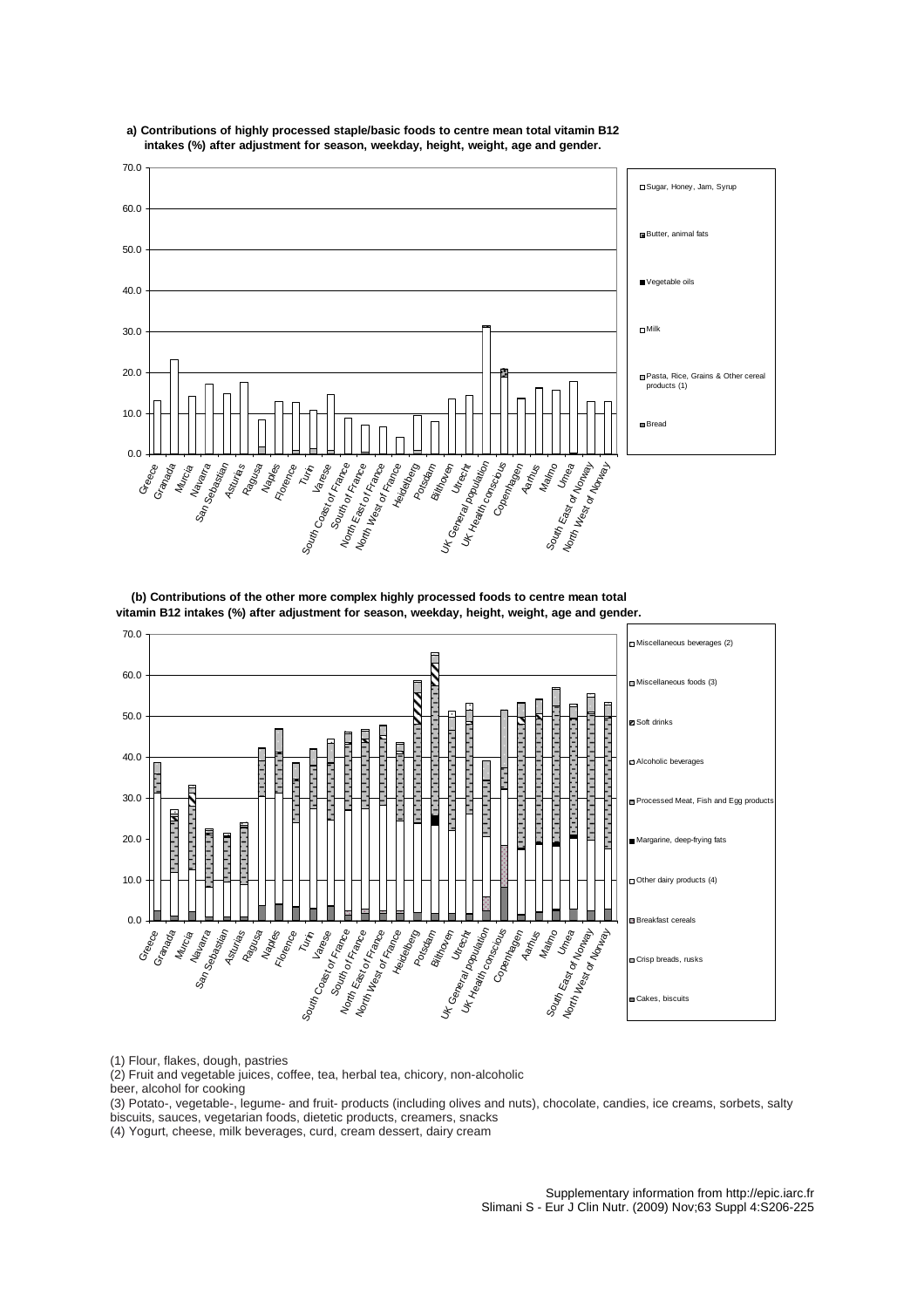

**a ) Contributions of highly processed staple/basic foods to centre mean total vitamin C intakes (%) after adjustment for season, weekday, height, weight, age and gender.**

**(b) Contributions of the other more complex highly processed foods to centre mean total vitamin C intakes (%) after adjustment for season, weekday, height, weight, age and gender.**



(1) Flour, flakes, dough, pastries

(2) Fruit and vegetable juices, coffee, tea, herbal tea, chicory, non-alcoholic

beer, alcohol for cooking

(3) Potato-, vegetable-, legume- and fruit- products (including olives and nuts), chocolate, candies, ice creams, sorbets, salty biscuits, sauces, vegetarian foods, dietetic products, creamers, snacks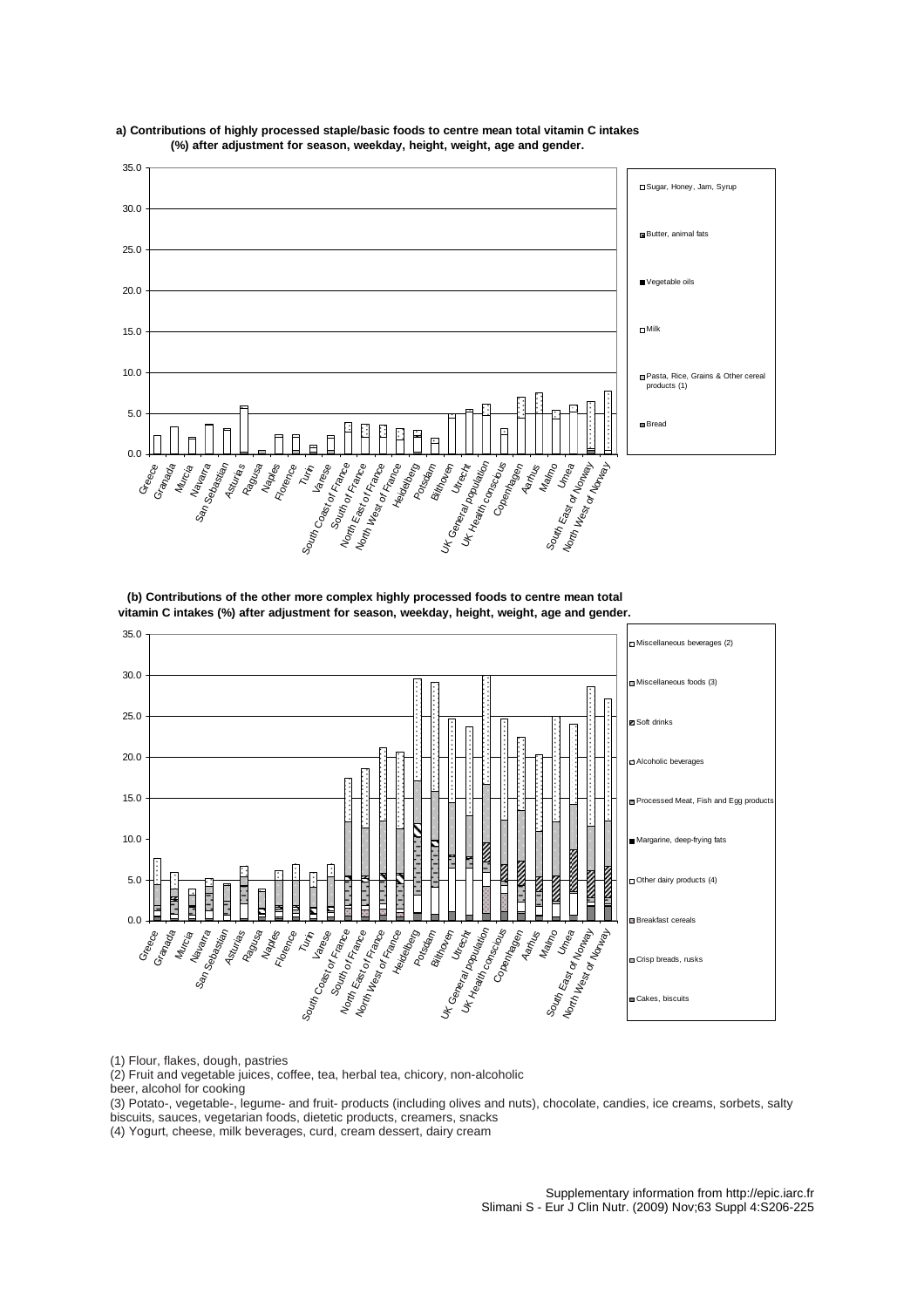



**(b) Contributions of the other more complex highly processed foods to centre mean total vitamin D intakes (%) after adjustment for season, weekday, height, weight, age and gender.**



(1) Flour, flakes, dough, pastries

(2) Fruit and vegetable juices, coffee, tea, herbal tea, chicory, non-alcoholic

beer, alcohol for cooking

(3) Potato-, vegetable-, legume- and fruit- products (including olives and nuts), chocolate, candies, ice creams, sorbets, salty biscuits, sauces, vegetarian foods, dietetic products, creamers, snacks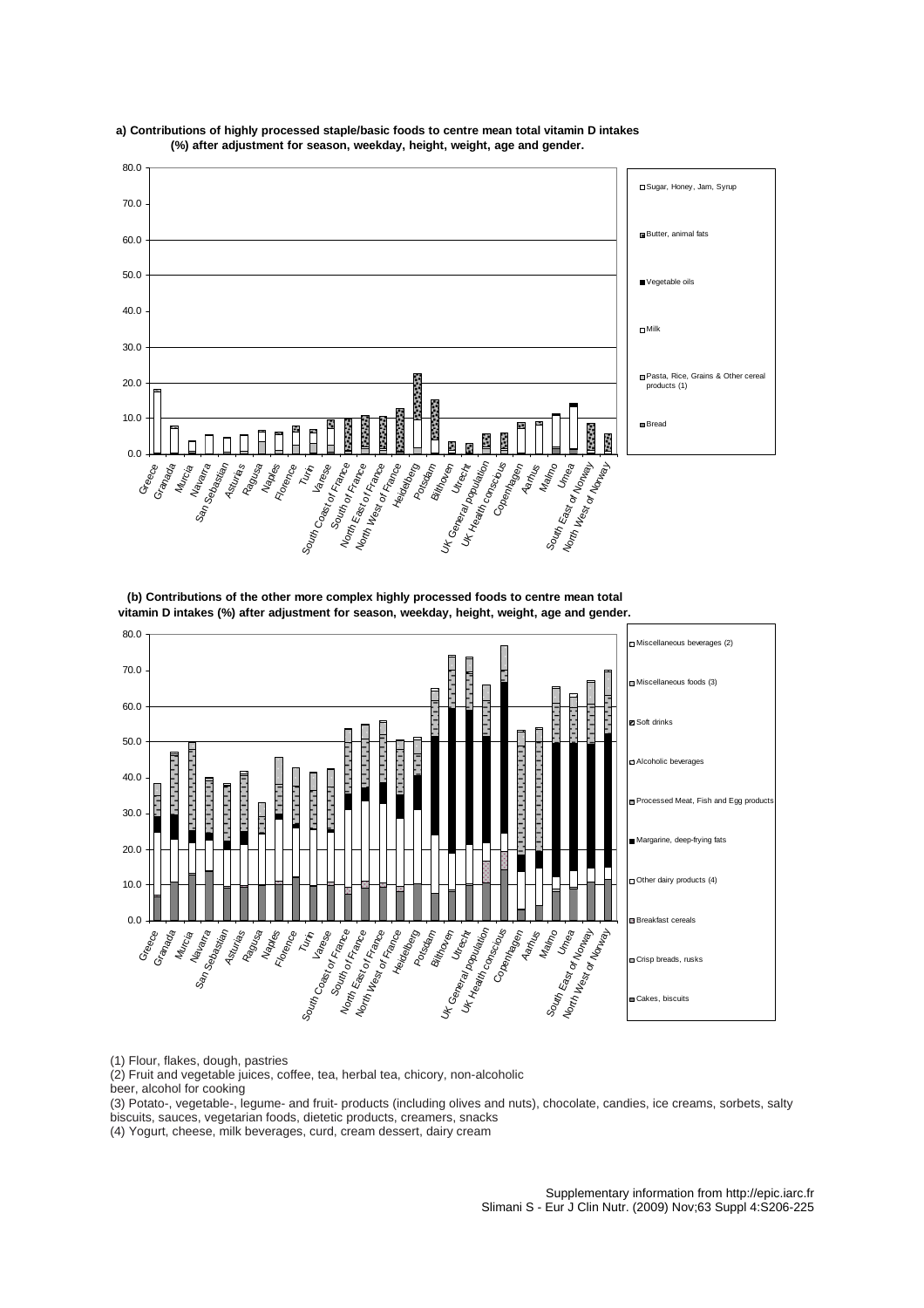

**a ) Contributions of highly processed staple/basic foods to centre mean total vitamin E intakes (%) after adjustment for season, weekday, height, weight, age and gender.**

**(b) Contributions of the other more complex highly processed foods to centre mean total vitamin E intakes (%) after adjustment for season, weekday, height, weight, age and gender.**



(1) Flour, flakes, dough, pastries

(2) Fruit and vegetable juices, coffee, tea, herbal tea, chicory, non-alcoholic

beer, alcohol for cooking

(3) Potato-, vegetable-, legume- and fruit- products (including olives and nuts), chocolate, candies, ice creams, sorbets, salty biscuits, sauces, vegetarian foods, dietetic products, creamers, snacks